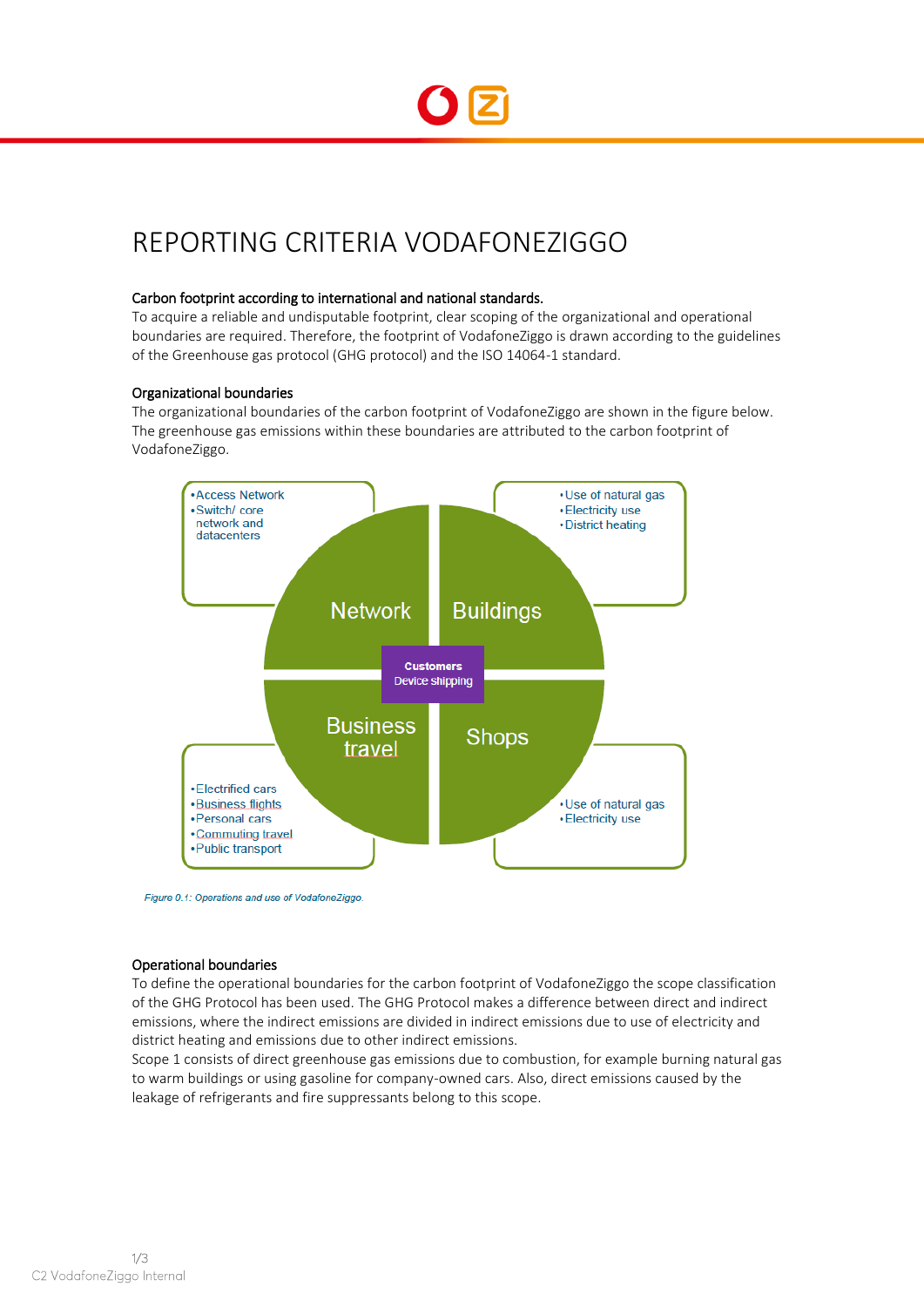

Scope 2 consists of the indirect emissions of greenhouse gases due to purchased energy, for example emissions caused by the production plants of electricity or district heating.

Scope 3 consists of all other indirect greenhouse gas emissions. Scope 3 emissions are a consequence of the activities of the company, but occur from sources not owned or controlled by the company. Some examples of scope 3 activities are extraction and production of purchased materials, waste disposal, personal cars for business travel.

The GHG Protocol includes all scope 1- and 2-emissions of the six Kyoto gases in a carbon footprint, with the exception of the emissions caused by leakage of refrigerants and fire suppressants if no reliable data are available.

Scope 3-emissions can be reported optionally. A scope 3-analysis can be helpful to make an inventory of the own carbon footprint within the operating activity chain. By this, a more effective climate policy can be developed.

For VodafoneZiggo, the scopes are defined as below:

# Scope 1 – Direct emissions due to:

- Fuel usage
- for heating of shops and buildings (natural gas);
- for the access sites (gasoil);
- for the switch/ core sites and datacenters (gasoil);
- for company cars (petrol and gasoil).
- Refrigerants and fire suppressants.

#### Scope 2 – Indirect emissions due to:

- Electricity purchased for the buildings, shops and the network;
- Electricity used for electrified cars;
- District heating for buildings.

# Scope 3 – Other Indirect GHG emissions

The aspects of scope 3 which VodafoneZiggo reports are based on:

- 1. the relevance of the activity for (the aim of) the company;
- 2. availability and reliability of data;
- 3. reporting of peers for the activity;
- 4. promotional significance (Public Relations/visibility for consumers).

VodafoneZiggo have decided to include emissions due to:

- Business flights;
- Business travel by personal cars;
- Business travel by public transport;
- Commuting travel;
- Shipping device boxes to end-users;

because:

- VodafoneZiggo has direct influence;
- VodafoneZiggo has possibilities for indirect influence;
- VodafoneZiggo promotes mobile working and has the policy to reduce business traveling and paper
- use;
- Detailed data are available;
- Peers report emission by business flights.